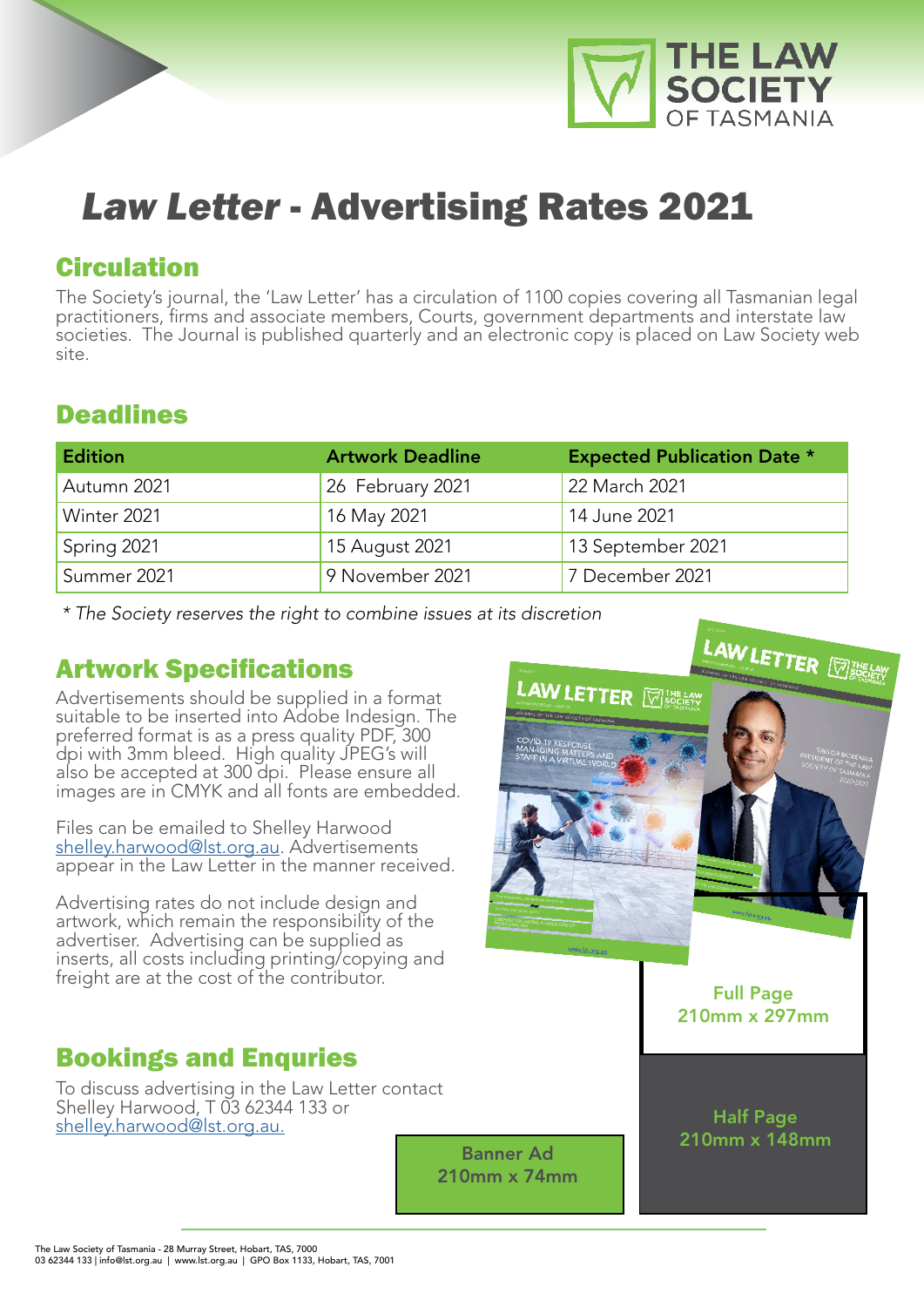

# Indemnity

The Law Society reserves the right to refuse the placement of any advertisement in its absolute discretion. For advertisements that are published, it is the responsibility of the advertiser to ensure that advertisements comply with all relevant laws.

Advertisements are accepted for publication on the condition that the advertiser indemnifies the Law Society of Tasmania its agents and servants against all action, claims, loss or damages resulting from anything published in behalf of the advertisers.

#### Production Details

Finished Size 210 X 297mm Paperless format - using Issuu digital platform

#### Payment

The Society prefers payment via credit card or EFT. See booking form for payment details.

- 10% discount is offered to contributors who book and pay for four issues.
- 10% discount for not-for-profit organisations.

#### Sponsorship

The Society have a number of sponsorship opportunities that we would welcome the chance to discuss.